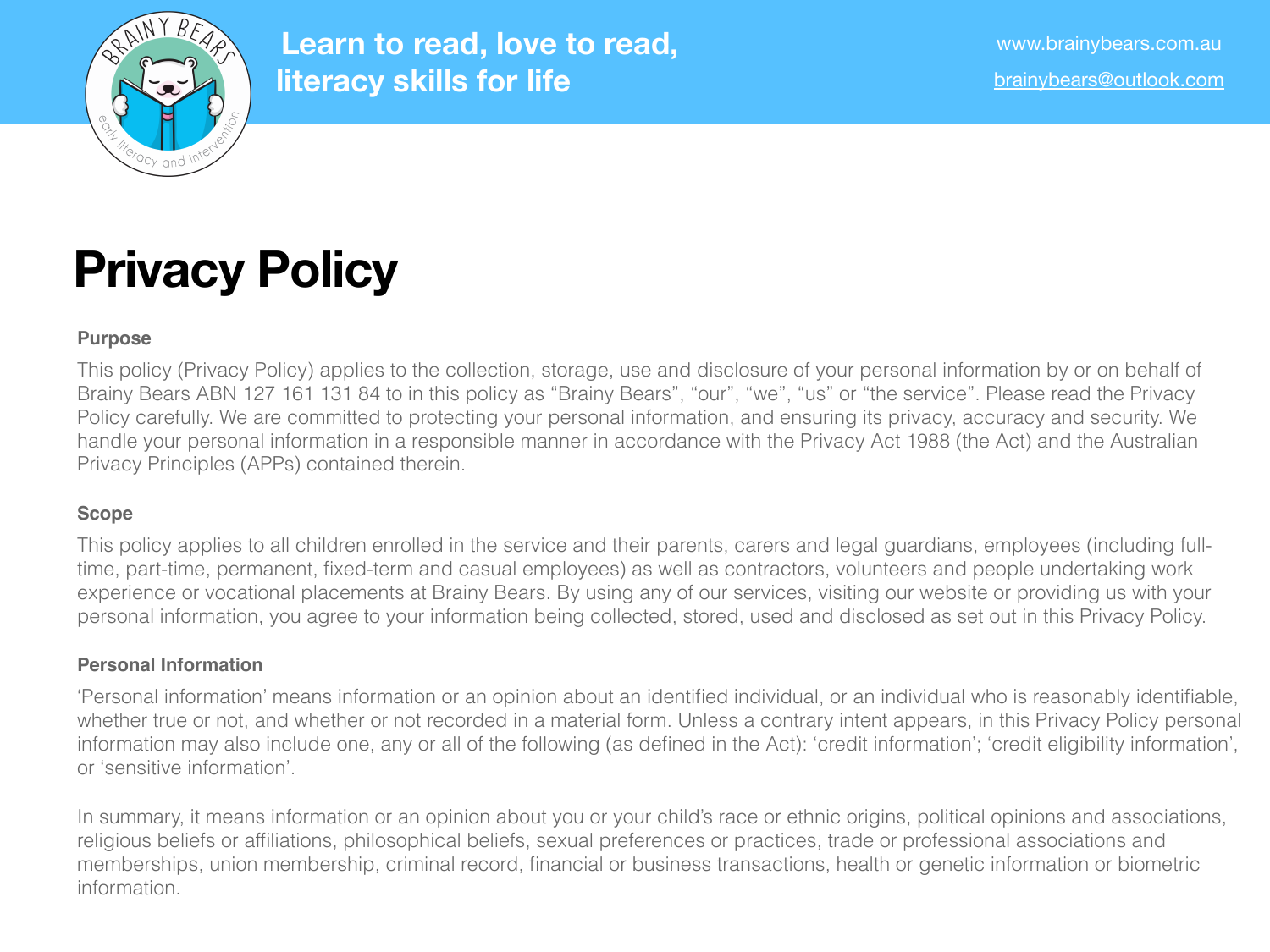## **Whose personal information do we collect?**

We may collect your personal information from a range of sources, including from you, your authorised representatives, contractors, business partners and government agencies.

For example, we may collect your personal information when you obtain a service from us, provide a service or product to us, apply for employment with us or communicate with us via our website, by e-mail, telephone or in writing.

Wherever reasonable and practicable, we collect personal information from the individual to whom the information relates. If you provide personal information about someone other than yourself, you agree that you have that person's consent to provide the information for the purpose for which you provide it to us. You also agree that you have told the person about this Privacy Policy and where to find it.

In the case of a child, you represent that you are lawfully authorised to act on that child's behalf as a parent, carer or guardian. Also in the case of a child, you acknowledge, understand and agree that this Privacy Policy applies to the personal information of your child.

## **What types of personal information do we collect and hold?**

The personal information we collect may include any or all of the following:

- Your name, physical address, e-mail addresses, phone numbers, gender, date of birth, occupation and other information to assist us in conducting our business, providing and/or marketing our services;
- Information about staff and directors, as required in the normal course of human resource management and the operation of a business;
- Information about current and previous suppliers and clients with whom we have or had dealings.

We will only collect your personal information if you have consented to us doing so – for example, as part of information collected about directors and employees for business and human resource management purposes; or where required or permitted by law.

We will never ask you for your credit card details by email, mail or other media. We do not store credit card or bank details when you purchase services and/or goods from us using credit or banking providers.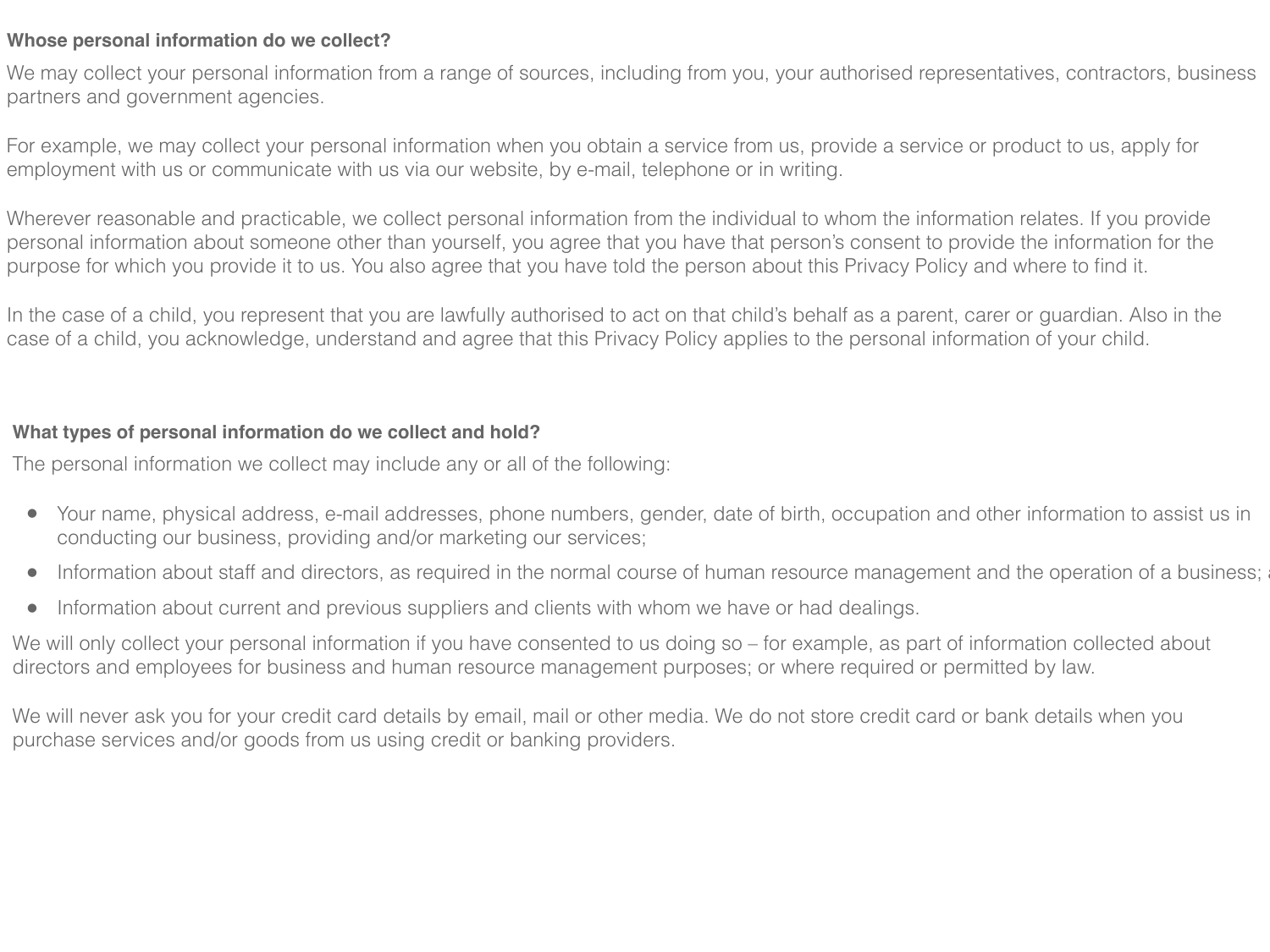## **How do we collect personal information?**

We only collect personal information by lawful and fair means. We usually collect personal information from:

- face-to-face meetings and telephone calls;
- business cards;
- electronic communications for example, e-mails and attachments;
- forms filled out by people, including as part of attendance at one of our service locations or through acquiring a service from us;
- subscriptions to marketing materials such as electronic newsletters and or emails about promotions;
- third parties for example, from recruitment agencies and your representatives or agents; and
- our website and social media pages, including if you use them to contact us.

## **Why do we collect personal information?**

We may collect your personal information for any or all of the following reasons:

- It is necessary for us to comply with a legal requirement, term or condition of insurance, or condition of registration as imposed by a term of a law or contract;
- It is necessary for us to provide you with the services you have requested from us, or to consider whether or not to employ you as an employee of the service;
- To provide you or your child with important information about education, health, or the services we provide;
- To address or meet the specific care, health or educational needs of your child (including by providing limited medical treatment for minor injuries), and/or to ensure they are provided with a safe and holistic education environment;
- for marketing purposes and to provide you with information about services that may be of interest to you; and
- to improve the services we provide. If you do not provide your personal information, we may not be able to supply the requested service, employ you or otherwise deal with you.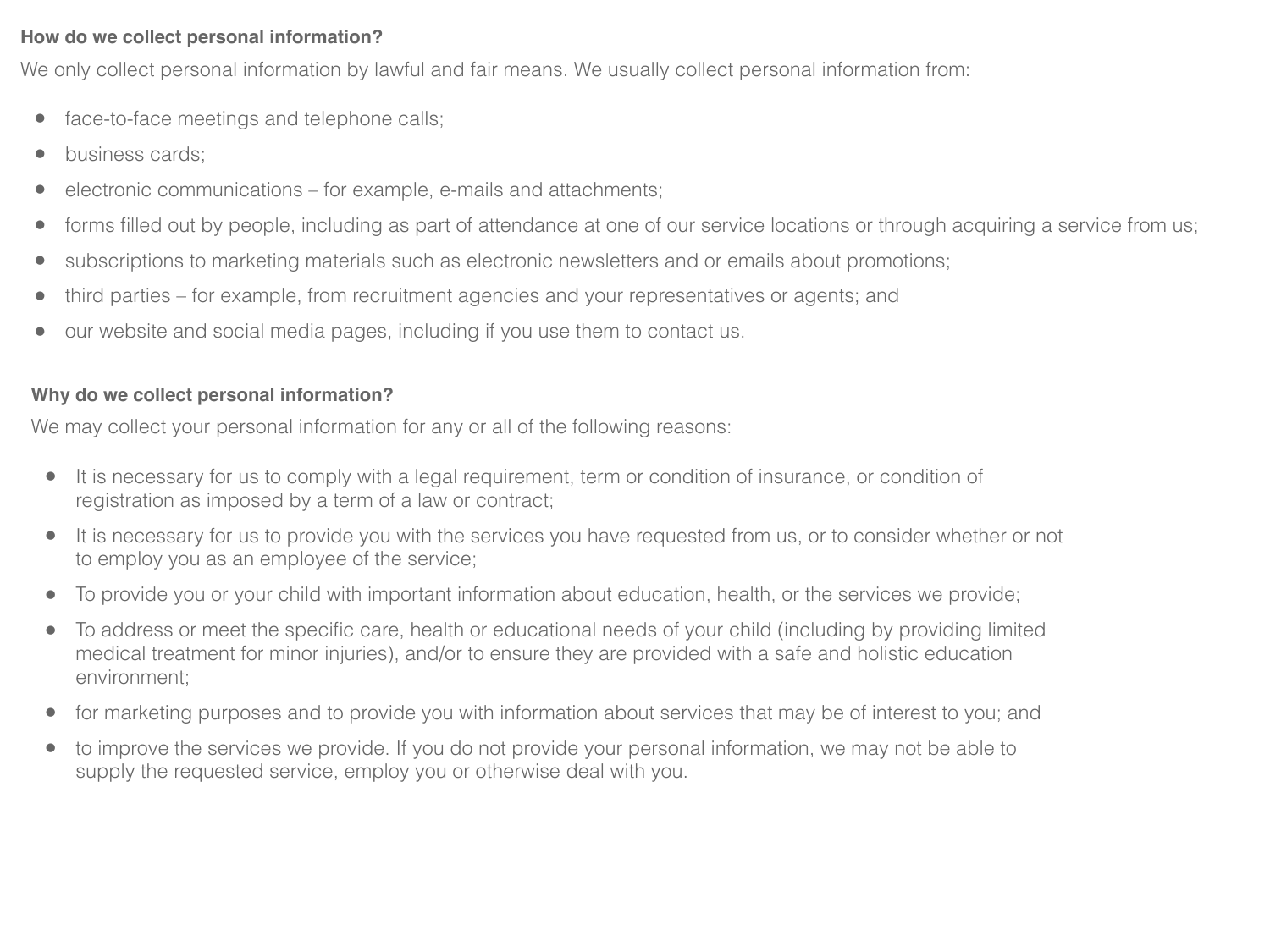#### **How do we deal with unsolicited personal information?**

If we receive personal information about you that we have not requested, and we determine that we could not have lawfully collected that information under the Australian Privacy Principles had we asked for it, we will destroy it.

## **Do you have to disclose your identity when dealing with us?**

Where lawful and practicable, we may give you the option of interacting with us anonymously or using a pseudonym, depending on our assessment of the circumstances.

## **Use of Personal Information**

We only use your personal information for the purpose for which it was provided to us, for related purposes (for personal information excluding credit eligibility information) or as required or permitted by law.

Such purposes include the ordinary course of conducting our business and/or providing our service. For example, acquiring products and services, responding to your enquiries and feedback, and providing information about our events, news, publications and services that may be of interest to you; market research and service development, so that we are able to better understand our clients' needs and tailor our future services accordingly; performing general administration, reporting and management functions.

Other uses may include for invoicing and account management, payment processing, credit and risk management, training, quality assurance and managing suppliers; employment-related purposes, such as recruiting and providing services to staff; as part of a sale (or proposed sale) of all or part of our business; and other purposes related to or in connection with our business, including meeting our and contractual obligations to third parties and for internal governance purposes.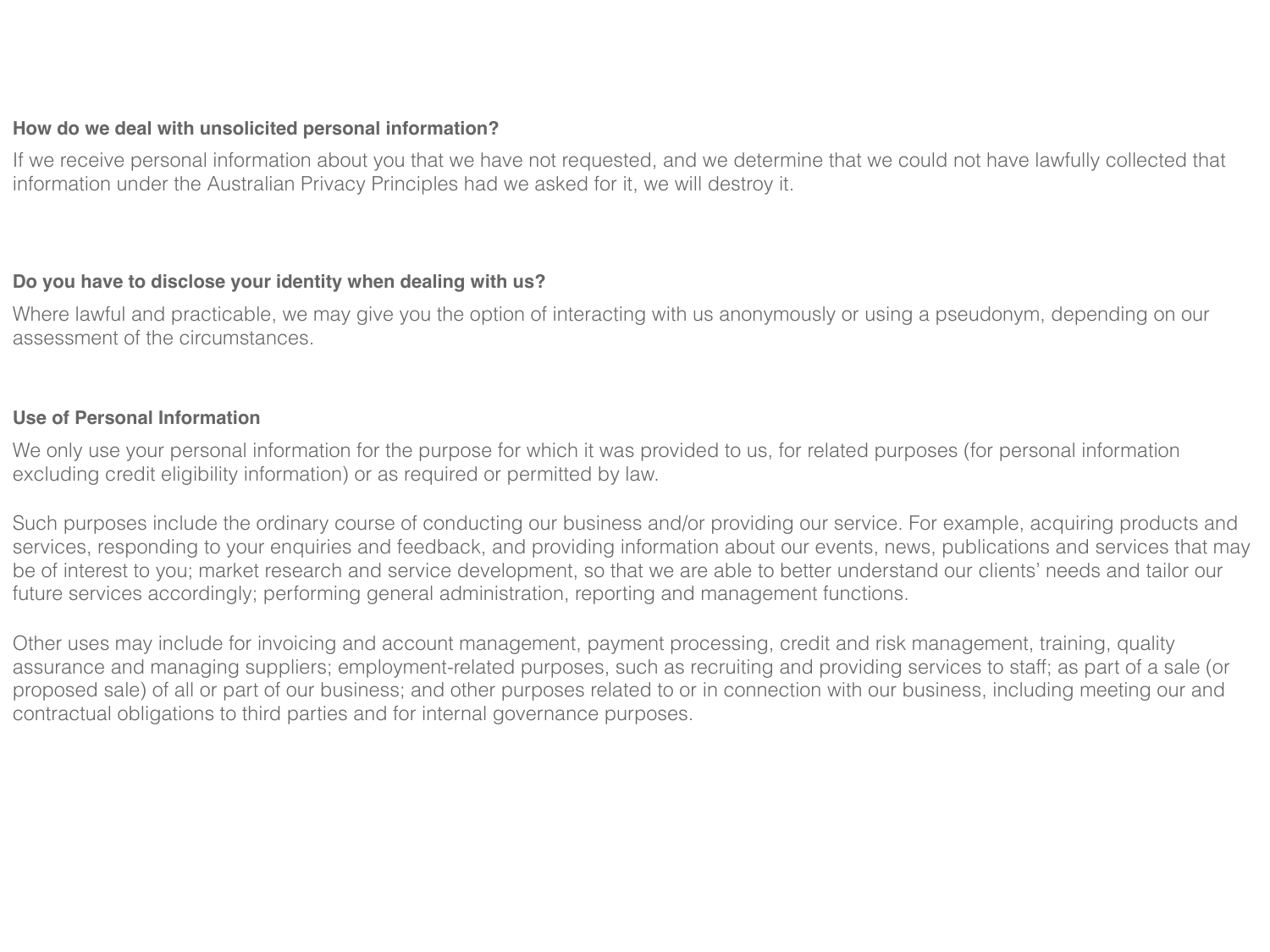## **Disclosure of Personal Information**

In accordance with the Act we may disclose, and you consent to us disclosing, your personal information to third parties under any of the following circumstances:

- To persons engaged by us to provide products or services or to undertake functions or activities on our behalf. For example processing payment information, debt recovery, managing databases, marketing, research and advertising;
- To persons authorised by you to receive information we hold such as our business partners, joint venturers, partners or agents; as part of a sale (or proposed sale) of all or part of our business;
- Where disclosure is reasonably required to obtain legal advice, instruct our solicitors to prepare legal proceedings, or conduct legal proceedings;
- Where disclosure is reasonably required to obtain or maintain insurance, either generally or in a specific case or instance;
- To meet mandatory reporting obligations and in accordance with our Child Protection Policy; or
- In furtherance of an investigation or inquiry into suspected unlawful activity or serious misconduct, or as required or permitted by law, such as following the issue of a lawful notice, order, subpoena, warrant or writ by a competent authority, Government agency or police service.

## **Marketing Use and Disclosure**

We may use and disclose your personal information (other than sensitive information) to provide you with information about our services that we consider may be of interest to you. You may opt out at any time if you do not, or no longer, wish to receive marketing and promotional material. You may do this by contacting us via email or in writing at the address below and requesting that we no longer send you marketing or promotional material.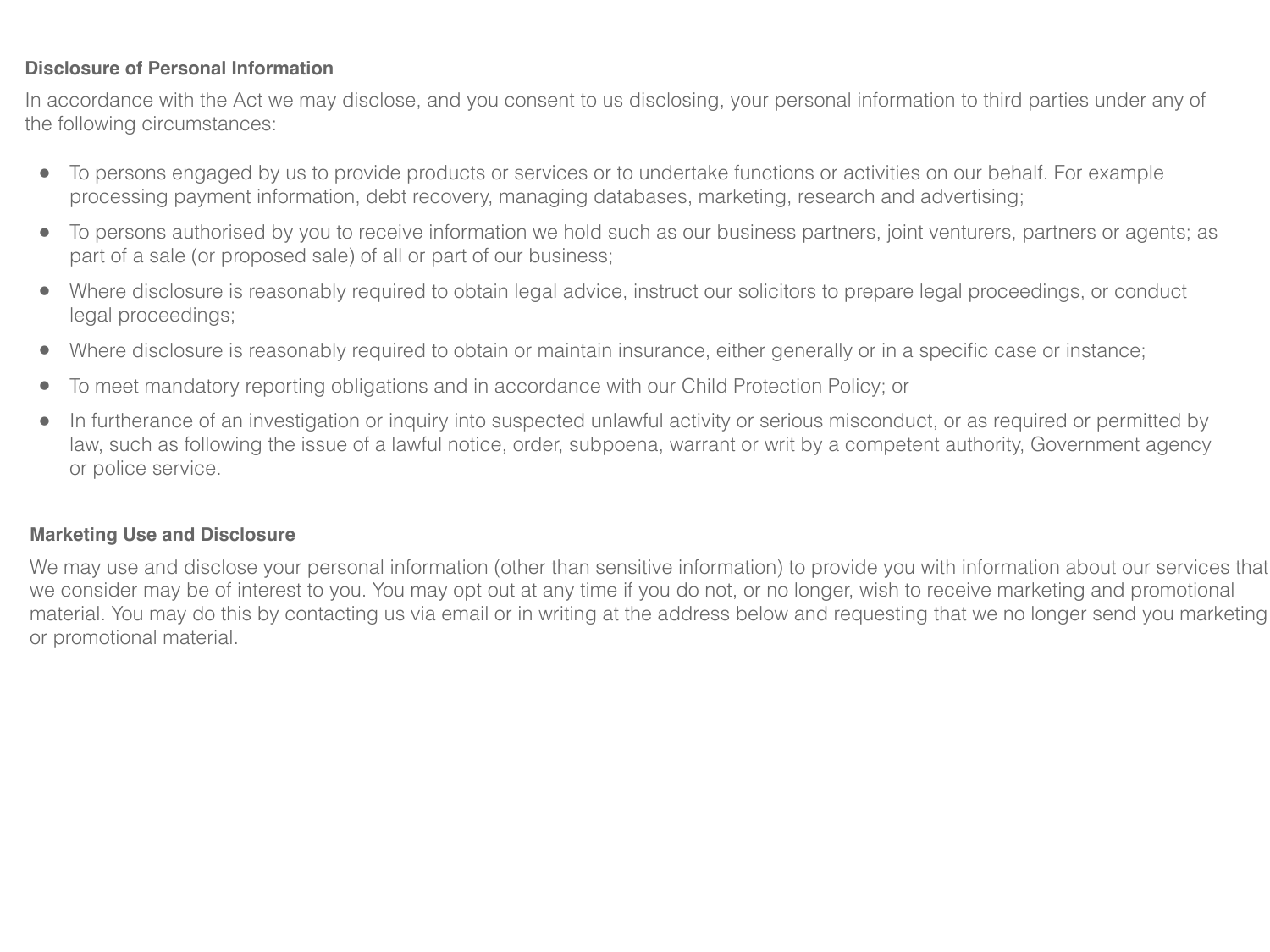## **Use or Disclosure of Sensitive Information**

We will only use or disclose your sensitive information for the purpose for which it was initially collected or for a directly related purpose, as required or permitted by law, or where you consent to the use or disclosure.

#### **Disclosure of Personal Information Overseas**

We do not disclose personal information to third parties outside Australia, unless required or permitted by law.

## **How is my personal information kept secure?**

We take reasonable steps to protect your personal information from misuse, interference, loss and unauthorised access, modification and disclosure. Such steps include: physical security over paper-based and electronic data storage and premises; computer and network security measures, including use of firewalls and password access; restricting access to your personal information to employees and those acting on our behalf who are authorised and on a 'need to know' basis; retaining your personal information for no longer than it is reasonably required, unless we are required by law to retain it for longer, and entering into confidentiality agreements third parties. Where we no longer require your personal information, including where we are no longer required by law to keep records relating to you, we will ensure that it is de-identified or destroyed.

## **Data Quality**

We take reasonable steps to ensure that your personal information is accurate, complete and up-to-date. However, we rely on you to advise us of any changes or corrections to the information we hold about you. If you consider that the information we hold about you is not accurate, complete or up-to-date, or if your information has changed, please let us know as soon as possible.

## **Access**

You may request access to the personal information we hold about you by contacting us. We will respond to your request within a reasonable time. We will provide you with access to the information we hold about you unless otherwise permitted or required by law. If we deny you access to the information, we will notify you of the basis for the denial unless an exception applies.

Where reasonable and practicable, we will provide access to the information we hold about you in the manner you request. No fee applies for requesting access to information we hold about you. However, we reserve the right to charge a reasonable fee where we do provide access.